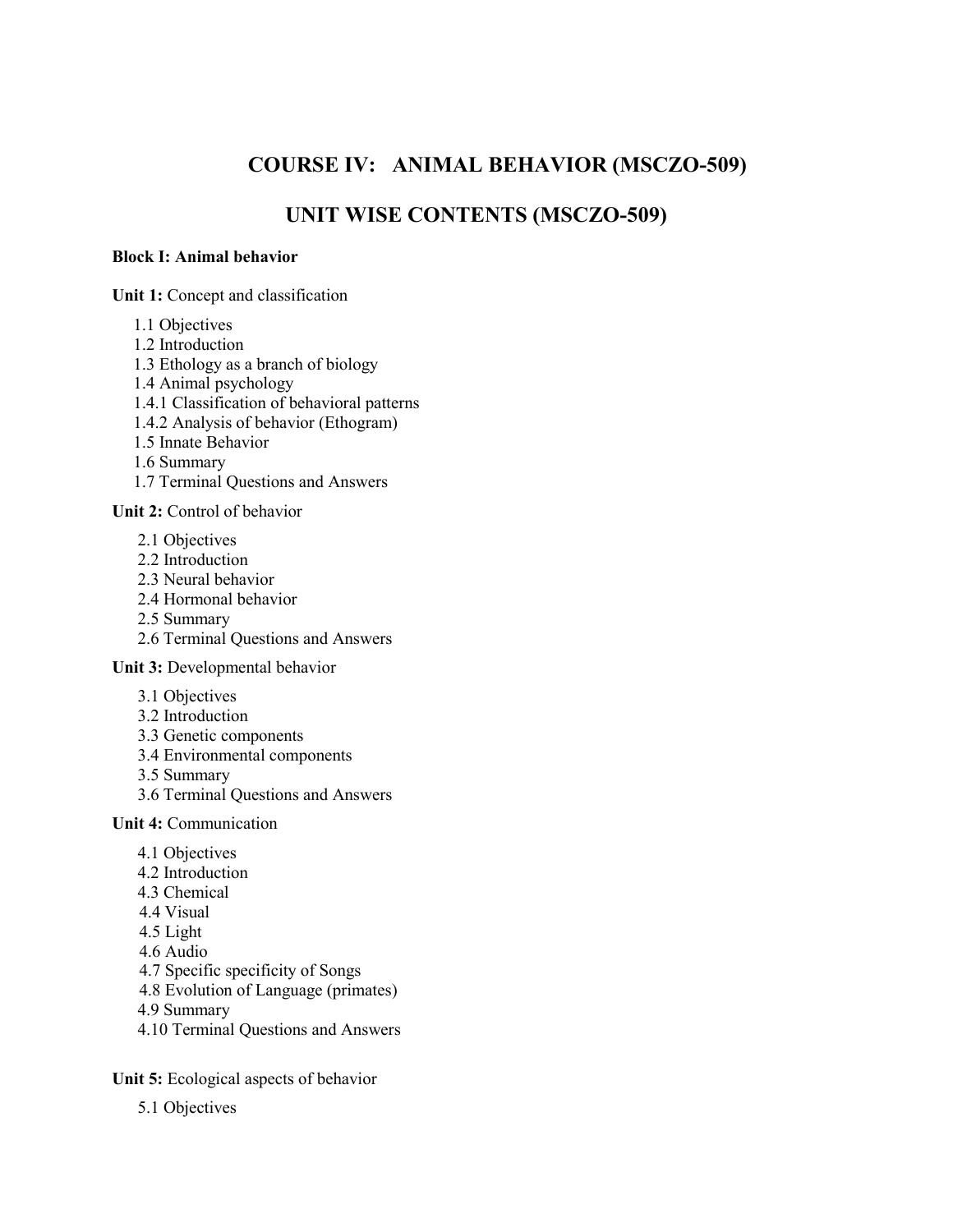- 5.2 Introduction 5.3 Habitat selection 5.4 Food selection 5.5 Optimal forage theory 5.6 Anti predation defenses 5.7 Aggression 5.8 Homing 5.9 Territoriality 5.10 Dispersal 5.11 Host parasite relations
- 5.12 Summary
- 5.13 Terminal Questions and Answers

#### **Block II**

**Unit 6:** Social behavior

- 6.1 Objectives
- 6.2 Introduction
- 6.3 Aggression
- 6.3.1 Schooling in fishes
- 6.3.2 Flocking in birds
- 6.3.3 Herding in mammals
- 6.4 Group selection
- 6.4.1 Kin selection
- 6.5 Social organization in Insects and Primates
- 6.6 Summary
- 6.7 Terminal Questions and Answers

**Unit 7:** Reproductive behavior

- 7.1 Objectives
- 7.2 Introduction
- 7.3 Evolution of Sex and Reproductive strategies
- 7.4 Mating systems
- 7.5 Courtship
- 7.6 Sperm competition
- 7.7 Sexual selection
- 7.8 Summary
- 7.9 Terminal Question and Answers

#### **Unit 8:** Biological rhythms

- 8.1 Objectives
- 8.2 Introduction
- 8.3 Circadian and Circa-annual rhythms
- 8.4 Orientations and navigation
- 8.5 Migration of fishes, turtles and birds
- 8.6 Summary
- 8.7 Terminal Questions and Answers